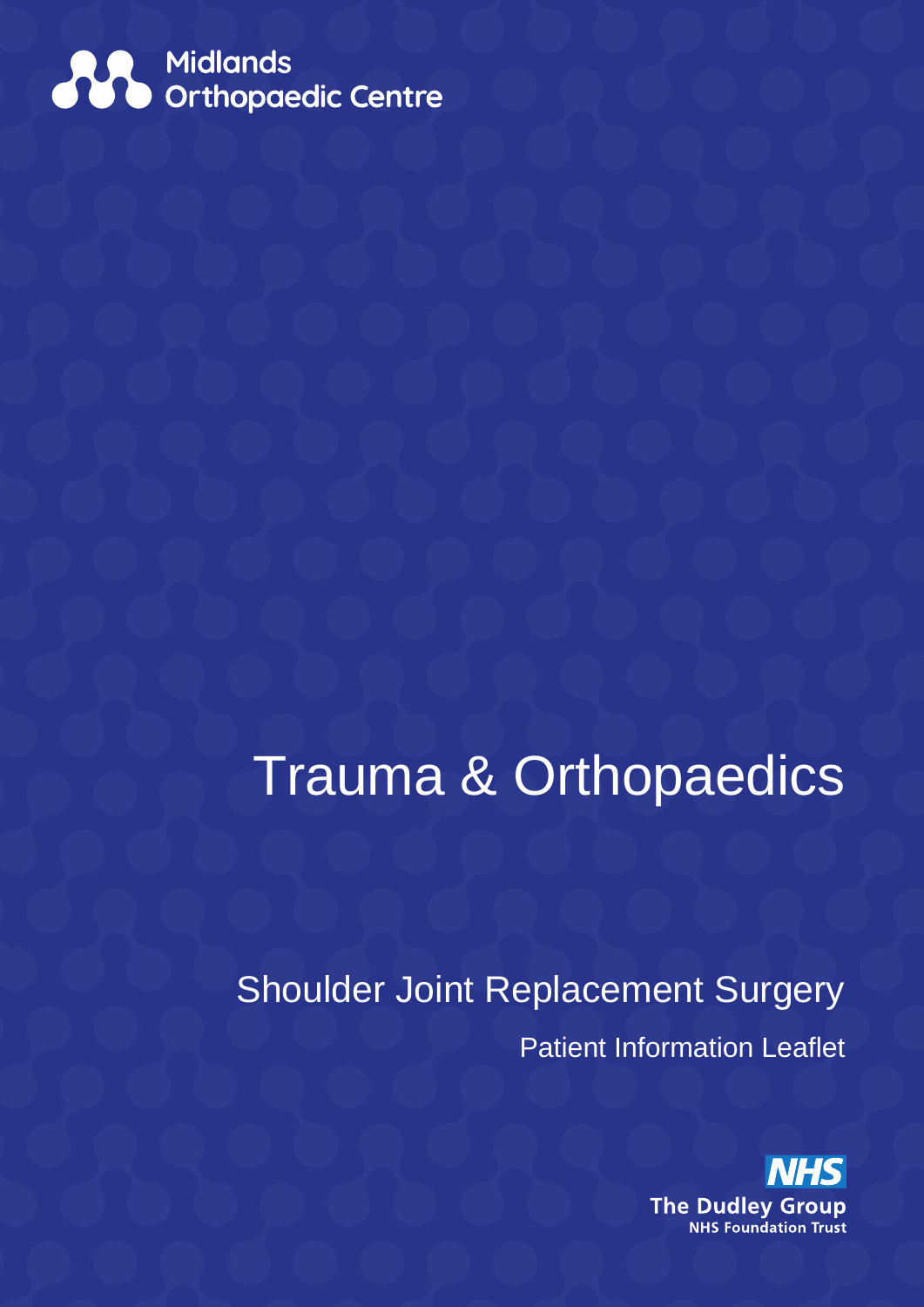## **Introduction**

Shoulder joint replacement surgery (also called **shoulder arthroplasty**) is not as common as replacement surgery for the knee or hip joints. However, when necessary, this operation can effectively ease pain from shoulder arthritis and improve shoulder function.



## **What conditions lead to shoulder joint replacement?**

The most common reason for undergoing shoulder replacement surgery is **osteoarthritis**. Osteoarthritis is caused by the degeneration of the joint over time, through wear and tear. Osteoarthritis is not the only type of arthritis that affects the shoulder joint. Systemic diseases, such as rheumatoid arthritis, may affect any joint in the body.

## **Alternative treatment**

In most cases, doctors consider shoulder replacement surgery as the last option. Sometimes, there is a benefit to delaying shoulder replacement surgery. Your doctor will probably want you to try nonsurgical measures to control your pain and improve your shoulder movement, including medications and physiotherapy.

Like any arthritic condition, osteoarthritis of the shoulder may respond to anti-inflammatory medications such as ibuprofen.

Physiotherapy may be suggested to help you regain as much of the motion and strength in your shoulder as possible before you undergo surgery. An injection of **cortisone** into the shoulder joint may give temporary relief. Cortisone is a powerful anti-inflammatory medication that can ease inflammation and reduce pain, possibly for several months.

## **What are the benefits?**

A shoulder replacement aims to provide pain relief, improved motion and strength in your shoulder, and improved quality of life.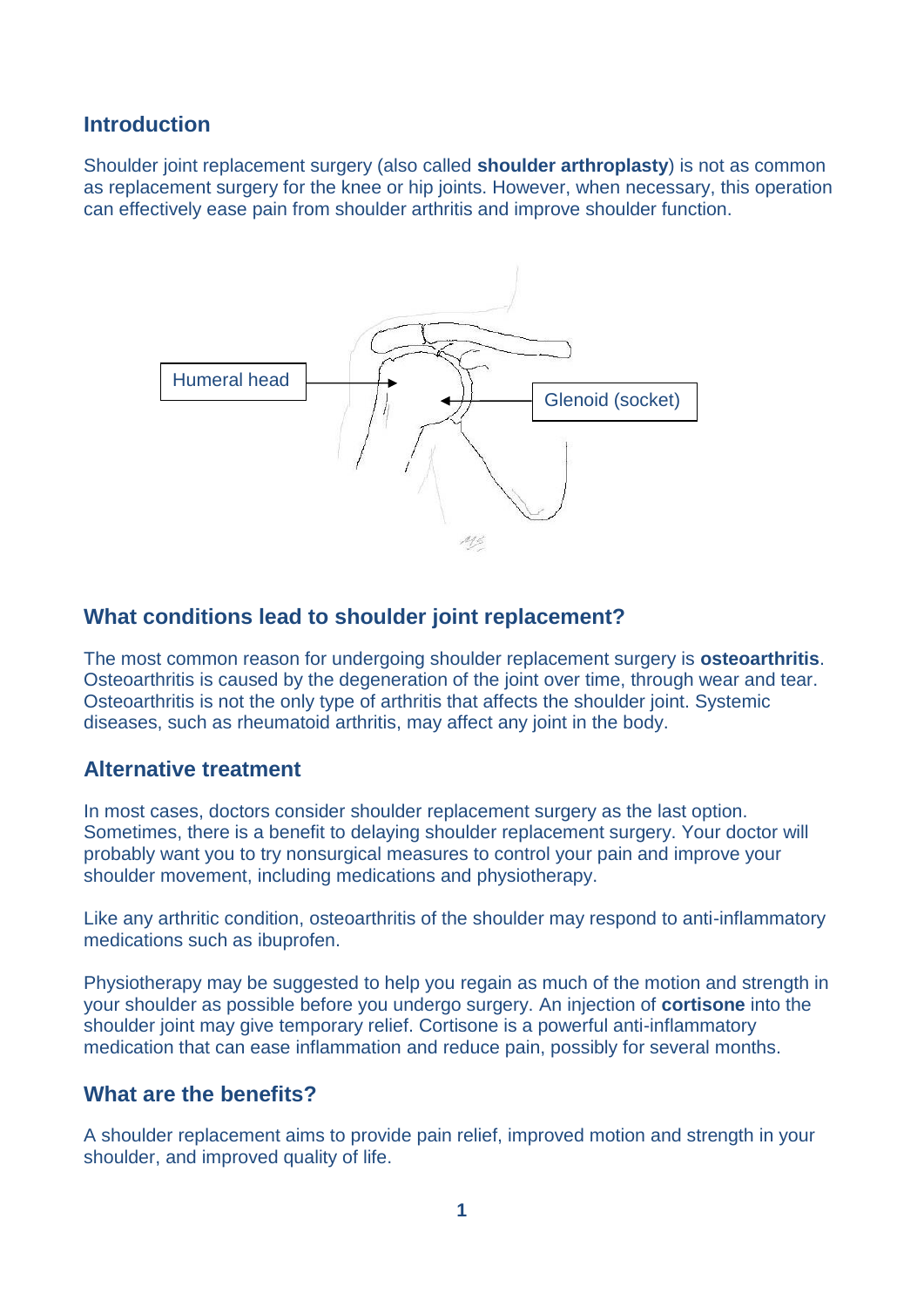# **Types of shoulder replacement**

## **Total shoulder arthroplasty**



Shoulder replacement surgery can be done in one of three ways. When the cartilage of both the humeral head (the ball) and the glenoid (the socket) is worn away, both parts of the joint must be replaced. This surgery is called **total arthroplasty***.*

If the glenoid still has some articular cartilage, your surgeon may replace only the humeral head. This procedure is known as a **hemiarthroplasty** (**hemi** means half). This also includes **surface replacement,** where the ball is just capped with an artificial component.

#### **Reverse shoulder arthroplasty**



**Reverse shoulder arthroplasty** is where the components are reversed i.e. the socket to the humeral head (ball) and the ball to the glenoid (socket). This is used in cases of arthritis with very poor tendon cover and if there is massive tendon tear in the elderly with poor function and pain. It is also used in cases where there is severe joint fracture in the elderly.

Your surgeon will discuss with you which type is most suitable for you.

## **About the operation**

It is difficult to numb only the shoulder and arm in a way that makes such a major surgery possible, so you will most likely need **general anaesthesia** for shoulder replacement surgery. General anaesthesia puts you to sleep.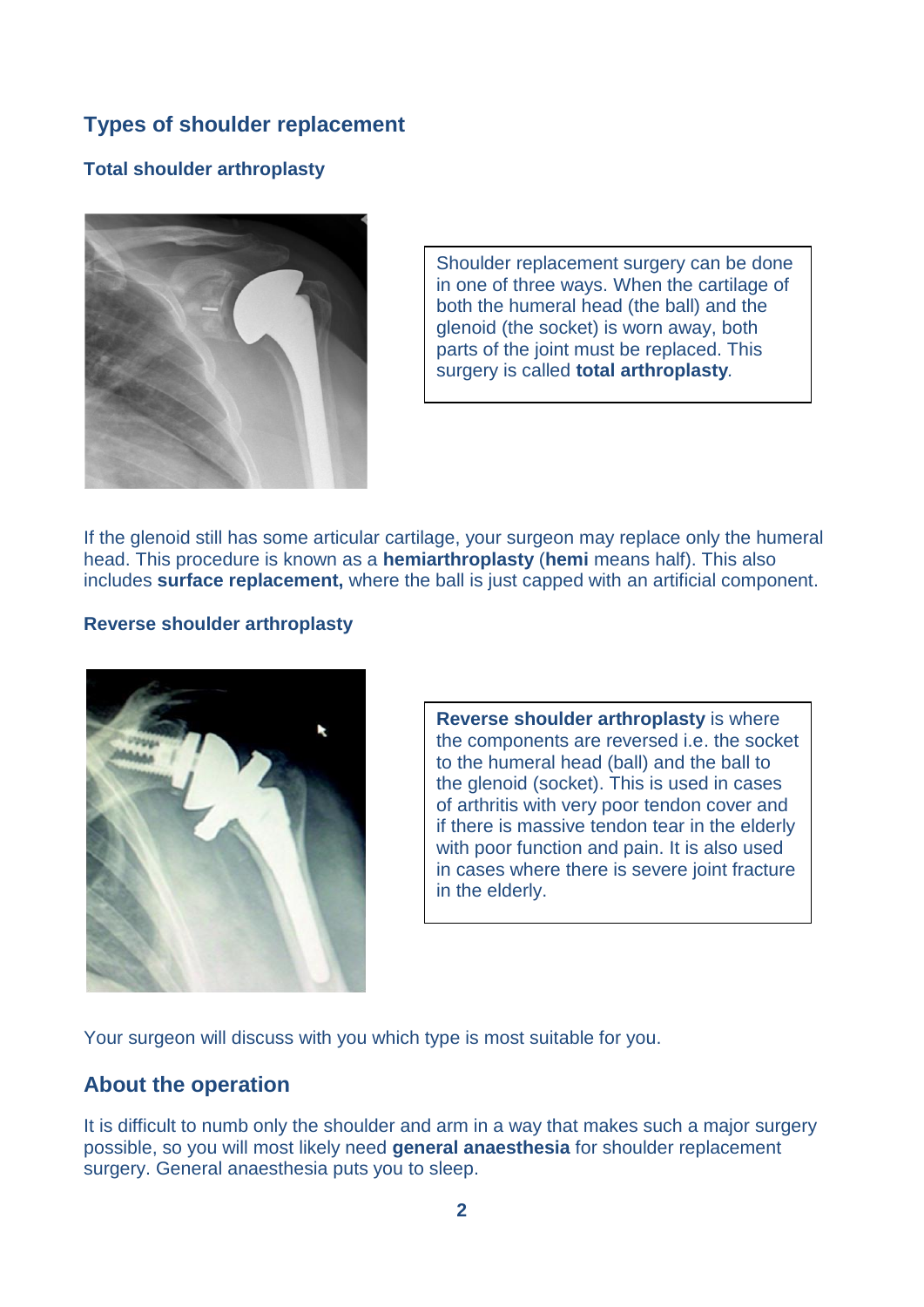This is usually combined with a local anaesthetic block which numbs the nerves to the shoulder and arm (to provide pain relief).

Shoulder replacement surgery is done through an incision on the front of your shoulder.

The surgeon cuts through the skin and then isolates the nerves and blood vessels and moves them to the side. The muscles are also moved to the side. The surgeon enters the shoulder joint itself by cutting into the joint capsule. This allows the surgeon to see the joint. At this point, the surgeon can prepare the bone for attaching the replacement parts.

Once the joint is anchored, the surgeon tests for a proper fit. When the surgeon is satisfied with the fit, the joint capsule is closed. The muscles are then returned to their correct positions, and the skin is sutured.

Your incision will be covered with a dressing, and your arm will be placed in a sling. You will then be woken up and taken to the recovery room.

The whole process can take up to three hours including anaesthetic, surgery and time in the recovery area.

You will be in hospital for one to two nights. X-rays will be taken of your new joint during your stay in the hospital.

## **Risks to having surgery**

#### **Common (2-5%)**

**Pain and stiffness:** the procedure does involve moving soft tissue and will hurt afterwards. It is important to discuss this with the staff and ask for painkillers if needed. The shoulder may remain stiff for several weeks and sometimes months afterwards.

**Bleeding:** there will inevitably be some bleeding. If the bleeding is excessive, you may need a blood transfusion.

#### **Less common (1-2%)**

**Dislocation:** this is a painful situation where the shoulder moves out of its position in the joint. It can usually be repositioned, but if it happens regularly, a further operation may be necessary.

**Decreased function:** the success of the operation is very variable. You may end up with as much or even worse movement in the shoulder. The main purpose of the operation is to reduce your pain.

**Infection:** this may present as redness, discharge or temperature around the incision site. A course of antibiotics may be necessary once the source has been isolated. The shoulder replacement may also have to be removed and replaced. This may require further operations.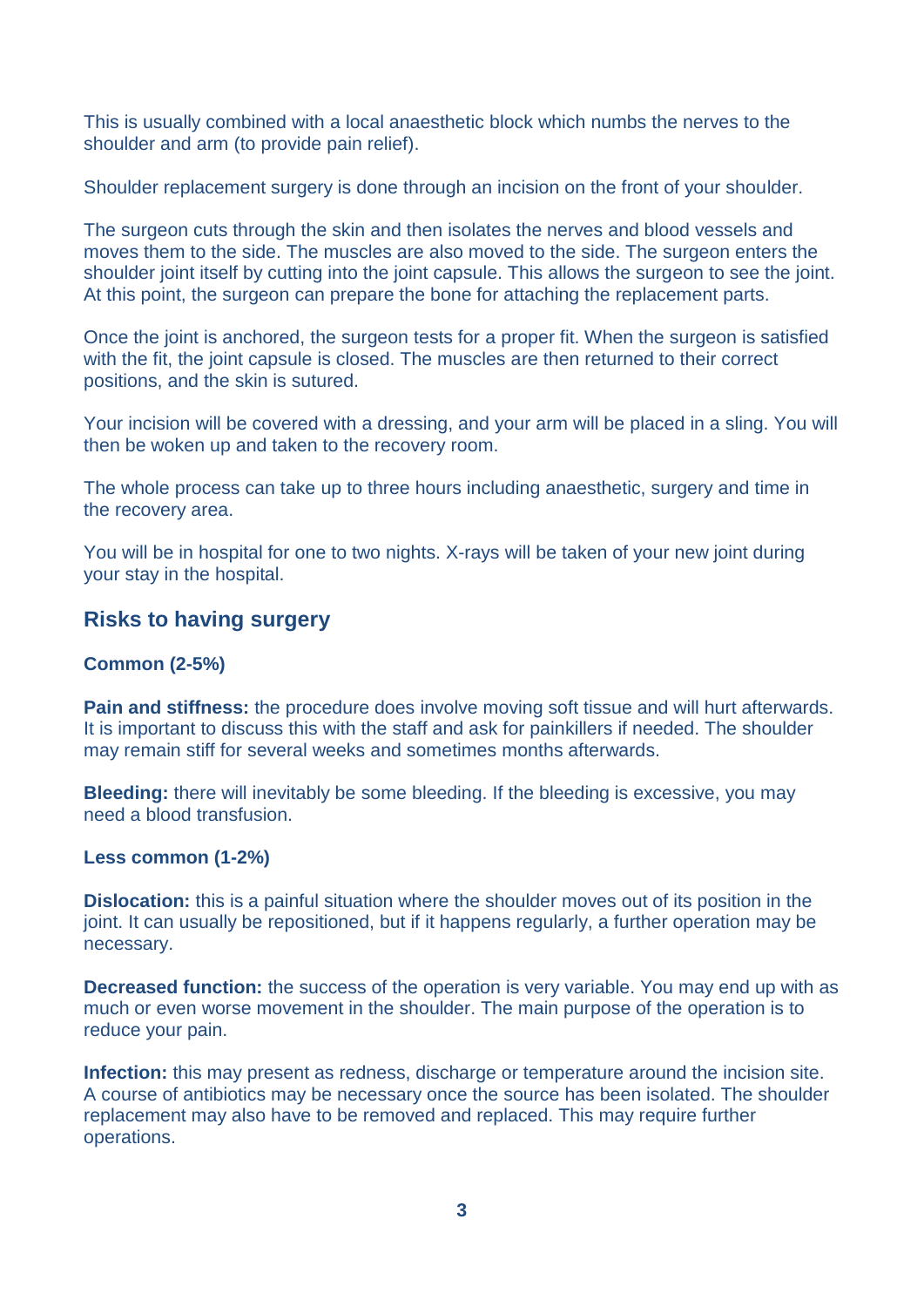**Nerve damage:** there are a number of large and important nerves that run through and around the shoulder. These may be damaged during the operation. This may result in a temporary or more permanent loss of power or feeling.

**Fracture:** the bone can fracture during or after the operation.

#### **(All of the above are more likely in reverse shoulder replacement.)**

**Hypertrophic / keloid scar:** these are scars which grow excessively. They occur in some people and cannot be predicted, although, if you have a previous keloid scar, you are at greater risk.

**Delayed wound healing:** this may occur if the wound is under tension, infected or short of blood supply.

#### **Pre-operative assessment**

You must inform us if you are taking any tablets, as some of these may need to be stopped for a short period of time prior to the procedure. If you require specific advice or are unsure, please contact the pre-assessment unit.

You will be asked to undergo some investigations:

- Blood tests.
- An ECG (heart trace test).
- An X-ray.
- Swabs taken for Methicillin Resistant Staphylococcus Aureus (MRSA). The pre-assessment staff will give you more information about this.

Your visit will give you an opportunity to discuss any problems you may have, to ask any questions regarding your surgery and give you a better understanding of your treatment.

## **What do I do if I become ill before my procedure?**

It is important that you inform the pre-assessment unit or your consultant's secretary if you are not well enough to attend for the procedure. For example, any type of infection, such as a cough, cold or chest infection, and any skin problems, such as rashes, abrasions, cuts or infection. You also need to contact us if you experience any diarrhoea or vomiting 48 hours prior to the procedure.

## **Admission to the ward**

You will be admitted to hospital on the day of surgery. When you arrive, you will be shown to your bed and locker, where your personal belongings can be stored.

A member of the nursing staff will then prepare you for your operation by completing your theatre checklist and any relevant documentation. These questions ensure that you understand your planned surgery and that you are prepared. You will see your consultant or senior doctor prior to surgery, and if you require a sick note, please ask for it at this stage.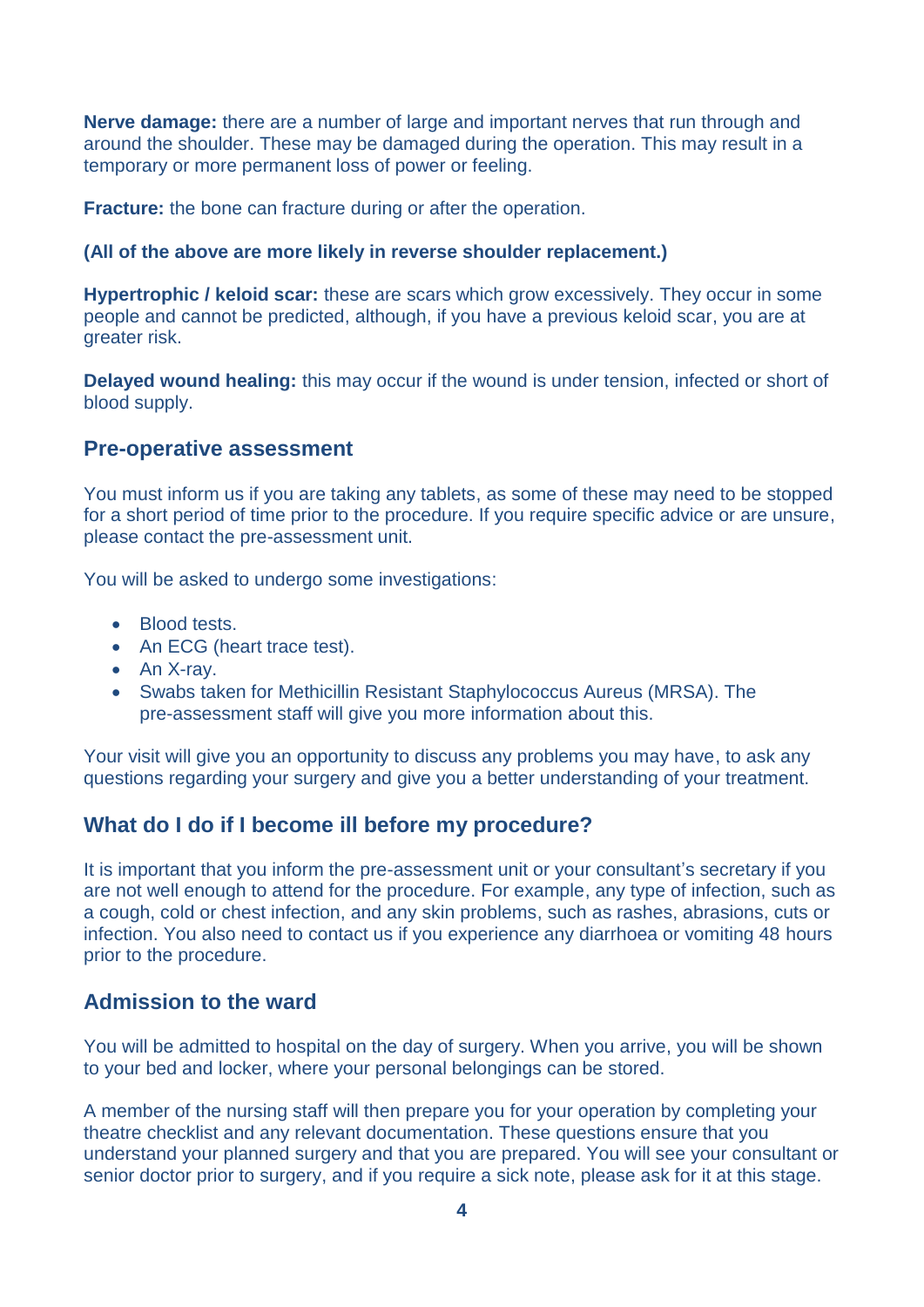During this check, you will also be informed of the approximate time of your operation.

Near to the time of your operation, you will be asked to undress and put on a theatre gown, paper pants and a cap. You will then be escorted to theatre.

Please bring night attire, toiletries and flat comfortable shoes or slippers. You will also require loose comfortable daywear to help observe your wound and commence physiotherapy.

Please bring in a supply of your routine medication and remember to order your repeat prescription before you are admitted to hospital.

Do not wear any make-up or nail varnish on your fingers or toes.

We advise that you leave all valuables, including large sums of money and jewellery, at home. Wedding rings can be worn.

For fasting advice, please refer to your admission letter for surgery. Upon your admission, an anaesthetist will assess you and decide if you are fit for surgery.

The type of anaesthetic you will have will be dependent on your general health.

## **After the surgery**

Your blood pressure, pulse and temperature will be monitored and your hands will be observed to check colour, warmth and sensation. When you return from theatre, your arm will be in a sling which must be worn at all times. The sling is usually worn for four to six weeks.

Pain will be monitored and treated as required, and your wound dressing will be checked for oozing. Intravenous antibiotics will also be administered.

## **Aftercare following surgery**

You are likely to stay in hospital for a further day or two, depending on your initial recovery. Blood tests and X-rays will be done before you leave hospital.

A physiotherapist will see you the day after surgery to begin your rehabilitation program. They will teach you how to apply the arm sling and start exercises for your shoulder.

After discharge, you will attend the outpatient therapy department. They will monitor your progress and get you to do more difficult exercises as your pain settles. It is important to take your analgesia (pain relief) on a regular basis as prescribed to help you with your exercises.

The physiotherapy staff will be able to advise you on returning to your daily activities.

You will not be able to drive until you are out of your sling and your arm is strong enough. Again, your surgeon or physiotherapist will advise you with this.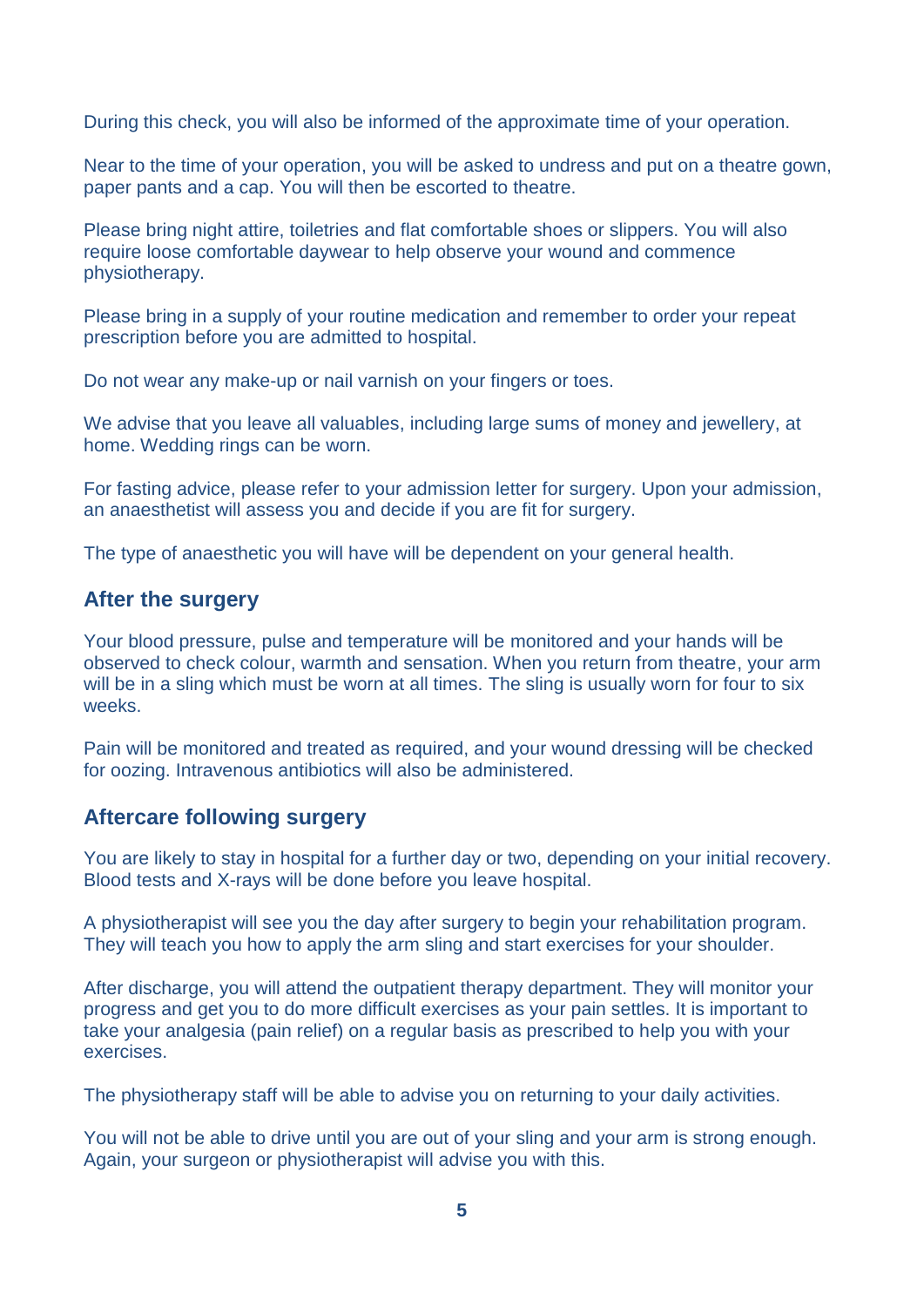A follow up appointment will be made for you in about 10 to 14 days for inspection of the wound and for the removal of sutures. You will then receive a follow up appointment for six to eight weeks to see your consultant for a review.

An X-ray will be required during this visit.

# **Useful website details**

- Royal college of surgeons patient information:
	- o [http://www.rcseng.ac.uk/patients/information-about-surgery/getting-further](http://www.rcseng.ac.uk/patients/information-about-surgery/getting-further-help)[help](http://www.rcseng.ac.uk/patients/information-about-surgery/getting-further-help)
- For information regarding best treatments available and clinical evidence, visit the British Medical Journal website:
	- o <http://www.bmj.com/>



**A <http://www.midlandsorthopaediccentre.co.uk/>** 

YouTube Please visit our [YouTube channel](https://www.youtube.com/channel/UCna9SuLas04jwq3zyFqX5gA) to access some of our fracture patient information videos

**in** Are you following the [MOC LinkedIn page?](https://www.linkedin.com/company/68892801/)

[dgft.midlandsorthopaediccentre@nhs.net](mailto:dgft.midlandsorthopaediccentre@nhs.net)

**01384 456111 ext. 4638** 

j